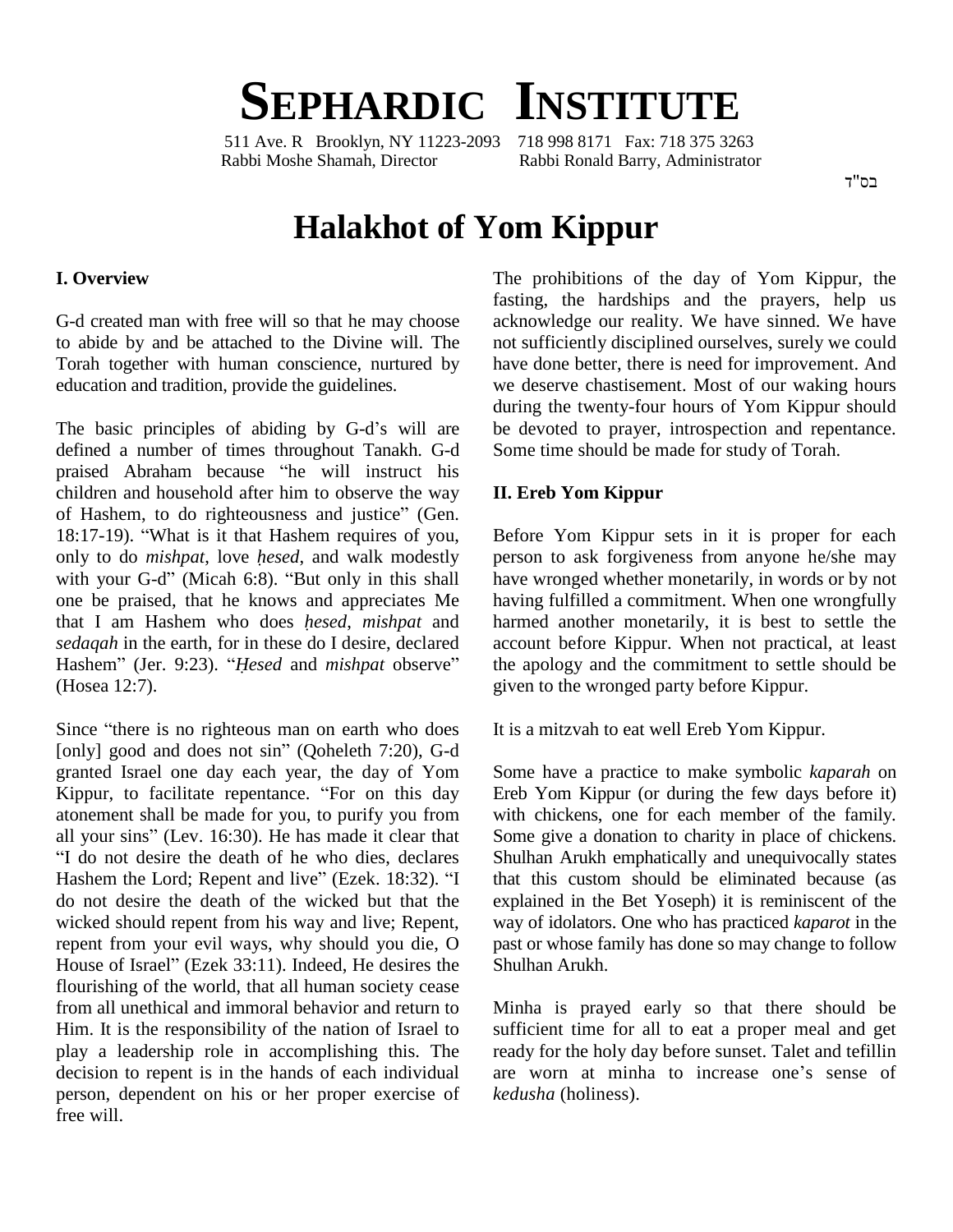After the final berakha of the individual's amida of minha, but before reciting the amida's concluding portion, *viduy* is recited. This is an acknowledgment and confession of sins. It is not repeated in hazara.

It is customary to kindle a remembrance candle or a light in or about the synagogue as a memorial for departed members of the family. Remembrance of the departed may serve as inspiration for the living.

It is customary for men to immerse in a mikvah (or natural body of water) on Ereb Kippur with thoughts of repentance and purification in their minds. When not available or impractical it is appropriate to intend<br>
such purification with a shower of standard length. indiv<br>
Although a shower is invalid for a woman's fulfilling he/sh such purification with a shower of standard length. the mitzvah of immersing in a mikvah after her period, the immersing of men is not an actual law.

*Se***ë***uda Hamafseket***:** The final meal before Yom Kippur begins must be completed before sunset, at which time the fast and all halakhot of the day begin. If one completes this meal early it is considered an early acceptance of the fast unless the person stated (or specifically thought) that he/she does not wish to accept the fast yet. When one accepts the fast early, it is understood that all the laws of Yom Kippur take effect for that individual at that time.

Some communities have the custom to light candles one's fellow man there is no atonement until the before sunset, as before Shabbat and festivals, and some do not. A widespread practice is to light without a berakha.

Men wear a talet for all Yom Kippur prayers, including arbit. One should try to arrive at the synagogue before sunset so as to be able to recite the berakha on donning the talet.

The evening service begins with the chanting of *Lecha Keli*. Although the Torah is not read during the evening, the Ark is opened and the Torah is shown to the congregation, to increase the level of inspiration. Seven Torah scrolls are brought out and *Kal Nidre* (a type of *hatarat nedarim*) is recited. Our custom is to recite it three times in the past tense and once in the future tense. It is preferable that this be done before nightfall. The berakha of *sheheheyanu* (for the arrival of Yom Kippur) is recited before beginning arbit.

#### **III. Yom Kippur and Repentance**

Since Yom Kippur, the final day of the Ten Days of Repentance that begin with Rosh Hashana, is the time of Teshubah for each individual as well as for the community, each individual is responsible to repent and confess any wrongdoing on this day. The rabbis have formulated comprehensive texts of confession that are incorporated in the prayers of the day. These include *viduy hagadol*, a long detailed list of transgressions. Although this list includes some transgressions that most people undoubtedly did not commit, it is permitted for all to recite it, as it is considered a communal confession. Also, an individual must repent for all transgressions that he/she may have caused another to do in whatever manner it may have been. The same applies to transgressions that one may have prevented another from doing but did not do so. The ripple effects of every type of transgression, those of omission or commission, go far and wide and are subtle and longlasting.

Yom Kippur secures atonement only for those who have faith in the power of atonement that G-d placed in the day.

Repentance and Yom Kippur secure atonement for sins between man and G-d only. For sins against one's fellow man there is no atonement until the sins between man and G-d only. For sins against penitent has compensated the injured party for any loss and gained his forgiveness. One must seek forgiveness from his fellow man even if he had only angered him with words.

One being asked for forgiveness should not be difficult to appease but rather quick to forgive with a sincere heart (of course excluding monetary debts). If the injured party is confident that the person requesting forgiveness is insincere, he is not obliged to grant forgiveness.

It is proper that each individual specifically state at the beginning of the evening of Yom Kippur that he/she forgives everyone (excluding monetary debts).

Just as one must repent of sins involving actions, so one endeavor with resolution and thoughtfulness to correct and rein in any evil dispositions that he/she may possess. These may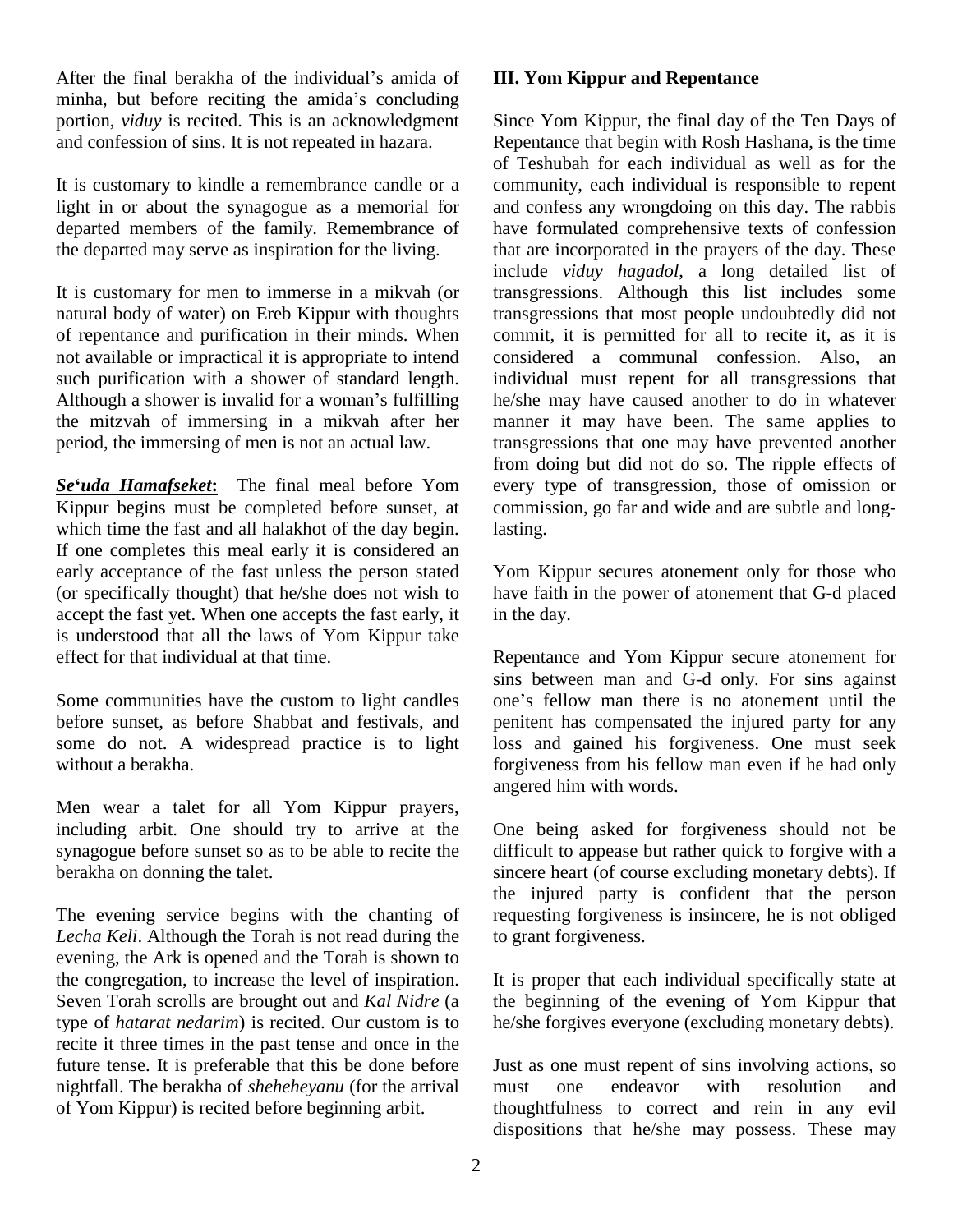include a tendency to anger quickly, jealousy, overweening pride, greediness, gluttony, etc.

#### **IV. The Four Components of Repentance**

1. *Viduy* - confessional: this is acknowledgment and identification of the sin. When done silently it is appropriate to specify the particular transgression being repented for. If the individual fears that specifying might lead to distraction it is not necessary to go beyond mention of the general category.

2. The decision to abandon the sinful practice.

3. Having a feeling of regret for having transgressed.

4. A resolution for the future. In making a It is<br>resolution, it is proper to devise a strategy to cope eyes<br>with the temptation that may arise and "build a one resolution, it is proper to devise a strategy to cope with the temptation that may arise and "build a fence" around the law to prevent approaching the sin.

## **V. Prohibitions**

All work that is forbidden on Shabbat is forbidden on Yom Kippur. The prohibitions specific to Yom Kippur are:

- a) eating and drinking
- b) washing the body
- c) application of ointments
- d) wearing leather shoes
- e) marital relations.

Sick people and women who are pregnant, nursing or who recently gave birth (after the first three days) are not automatically exempt from fasting on Yom Kippur as is the case with the minor fasts. Exemption is based on there being at least a minor possibility that fasting would endanger life. Medical experts have stated that in normal pregnancies there usually is no danger in fasting. In later months situations may arise; there may be a threat of dehydration or fasting may induce labor. A medical and halakhic authority should be consulted in all individual cases.

A woman in labor on Yom Kippur should eat and drink.

One who must eat or drink on Yom Kippur for medical or health reasons should do so in as limited a fashion as possible. If it does not cause danger to do

so, it is proper to eat less than an ounce of food at a time. After the passage of a ten-minute period from having started, the individual may once again eat less than an ounce of food, and repeat this process as often as necessary. Drinking should be limited to one and a half ounces of liquid in a five-minute period. If necessary, the interval for drinking may be shorter, just long enough that it is not considered the same drinking.

One who eats or drinks on Yom Kippur does not recite qiddush.

Washing the body on Yom Kippur should be limited to the fingers. *Netilat yadayim* is up to the knuckles. It is permitted to wipe away the sediment from one's eyes in the morning. After using the bathroom, or if one has touched a covered part of the body, one should wash up to the knuckles. However, if a part of the body became very sweaty or dirty, it is permitted to wash in a limited manner, for the essential prohibition of washing the body is when done for pleasure.

Application of a spray or solid deodorant to prevent body odor is permitted.

An individual who is greatly bothered when not brushing teeth or using mouthwash, may do so in a careful, limited manner.

Leather garments other than shoes are permitted. Non-leather sneakers that have non-structural leather ornamentation are permitted.

## **VI. Prayers**

On both the night and day of Yom Kippur the phrase *Barukh Shem Kebod Malkhuto Le`olam Va`ed* is recited audibly upon reciting Shema.

In Birkhot Hashahar, the blessing of*she*ë*asah li qol sorki* is omitted. Although the appreciation this berakha expresses is general, it is understood that it was established to be recited in conjunction with the putting on of leather shoes. Since on this day we do not wear such shoes we omit it. On other days, if one does not wear leather shoes the berakha is nevertheless recited as leather shoes could then be worn and as others are wearing them.